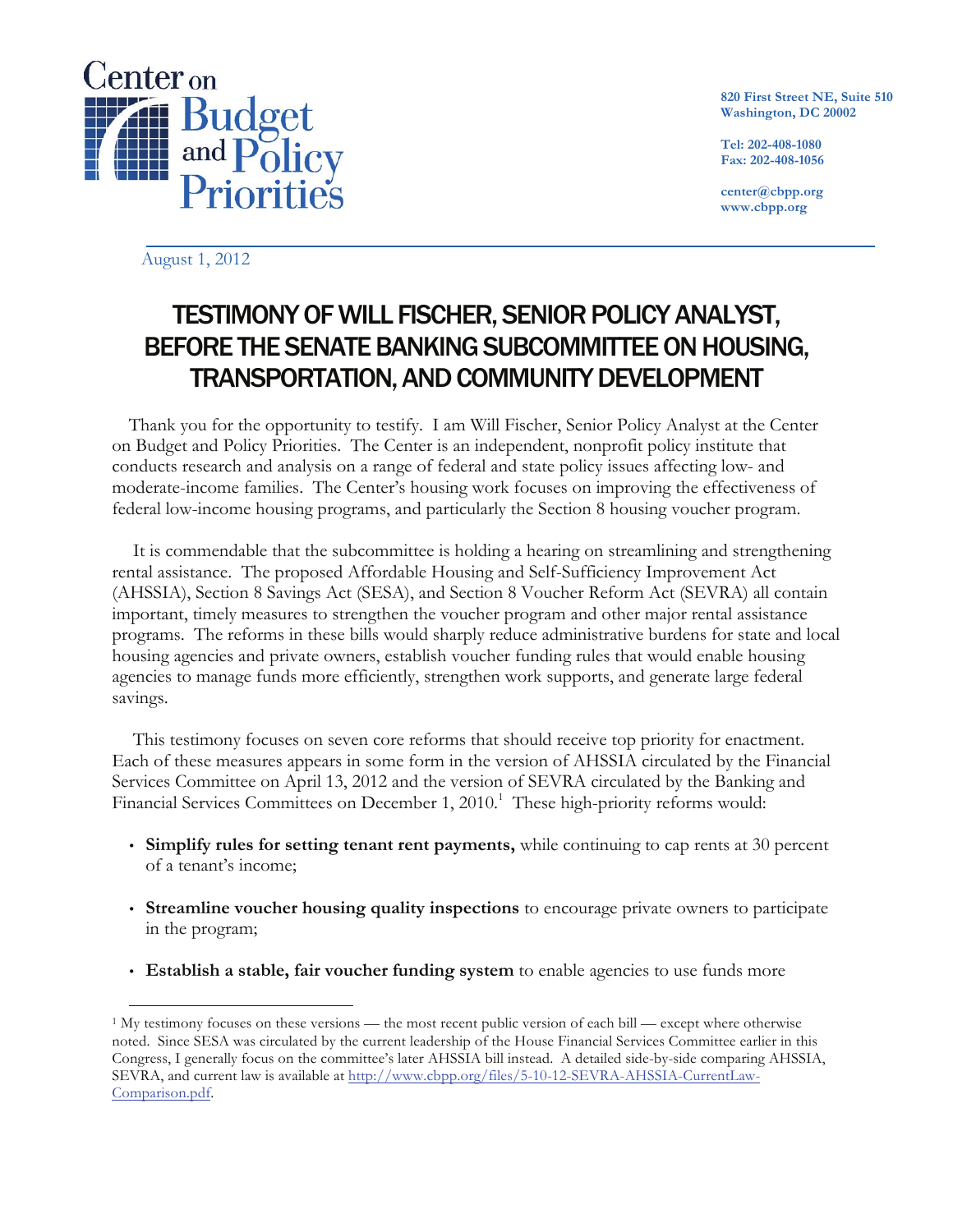efficiently and better cope with shortfalls;

- **Allow more working poor families to qualify for vouchers** by modestly raising income targeting limits;
- **Strengthen the Family Self-Sufficiency program**, which offers housing assistance recipients job counseling and incentives to work and save;
- **Provide added flexibility to "project-based" vouchers** to support affordable housing development and preservation;
- **Make the rental assistance admissions process fairer** by limiting screening to criteria related to suitability as a tenant.

My testimony also discusses several other provisions that have been included in one or more of the reform bills.

# Reform Would Build On Strengths of the Rental Assistance Programs

The nation's rental assistance programs help more than four million low-income households afford decent housing. The great majority of these households are senior citizens, people with disabilities, and working poor families with children. As shown in the table attached to this testimony, rental assistance units are spread among the 50 states and across rural and urban areas.

Rigorous research has shown that rental assistance can sharply reduce the incidence of homelessness and housing instability — problems that have been shown to have serious harmful effects on children's health and development.<sup>2</sup> Families that receive assistance to ease rent burdens also have more funds available for other basic needs, such as food, medication, child care, and transportation, and may be able to save or invest in education to help lift themselves out of poverty.<sup>3</sup>

Housing assistance produces positive indirect effects, as well. Studies suggest that workpromoting initiatives are more effective for families with affordable housing,<sup>4</sup> and a growing body of research suggests that stable, affordable housing may provide children with better opportunities for educational success.<sup>5</sup> Affordable housing combined with supportive services can help the elderly and people with disabilities retain their independence and avoid or delay entering more costly

http://www.jchs.harvard.edu/sites/jchs.harvard.edu/files/americasrentalhousing-2011.pdf.

 <sup>2</sup> Diana Becker Cutts, MD, "US Housing Insecurity and the Health of Very Young Children," *American Journal of Public Health*, August 2011, Vol. 101, No. 8, p. 1508; Michelle Wood, Jennifer Turnham and Gregory Mills, "Housing Affordability and Well-Being: Results from the Housing Voucher Evaluation," *Housing Policy Debate* 19:367-412 (2008).

<sup>&</sup>lt;sup>3</sup> Joint Center for Housing Studies of Harvard University, "America's Rental Housing: Meeting Challenges, Building on Opportunities," April, 2011, p. 5 and table A-9,

<sup>4</sup> James A. Riccio, "Subsidized Housing and Employment: Building Evidence of What Works," in Nicolas P. Retsinas and Eric S. Belsky, eds., *Revisiting Rental Housing,* Joint Center for Housing Studies and Brookings Institution Press, 2008.

<sup>5</sup> Maya Brennan, "The Impacts of Affordable Housing on Education: A Research Summary," Center for Housing Policy, May 2011, http://www.nhc.org/media/files/Insights\_HousingAndEducationBrief.pdf.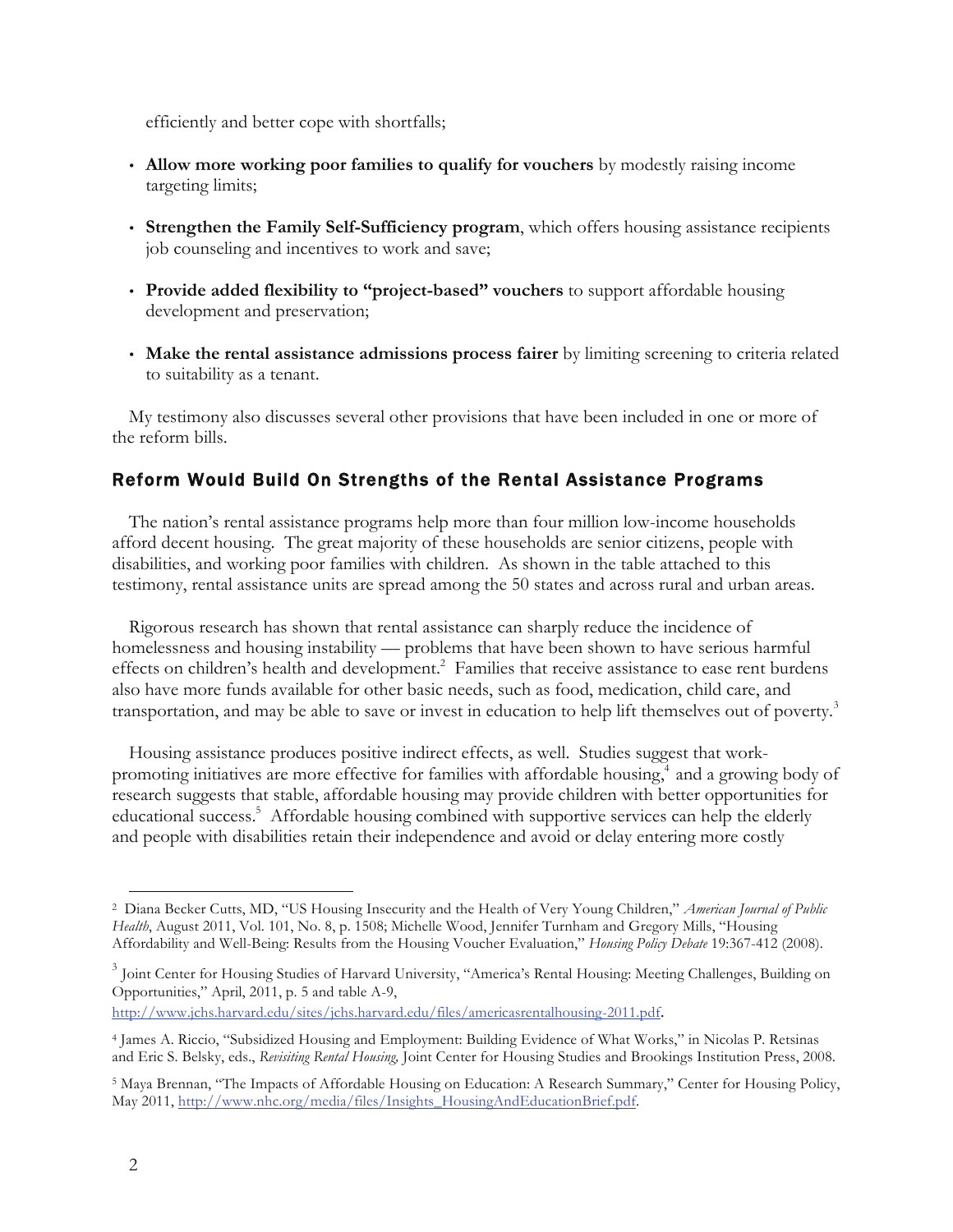institutional care facilities.<sup>6</sup> The evidence of health care and other savings from providing affordable housing and services to homeless individuals with chronic health problems is particularly compelling. $7$ 

Research has found additional benefits when housing assistance enables low-income families to live in neighborhoods with lower poverty rates, including sharply fewer deaths from disease or accidents among girls and lower rates of obesity and diabetes.<sup>8</sup> Where housing policies have allowed low-income children to attend high-performing, economically integrated schools over the long term, their math and reading test scores are significantly better than comparable children who attended higher-poverty schools.<sup>9</sup>

The core reforms in SEVRA and AHSSIA would build on this record of success. Fourteen years have passed since the enactment of the Quality Housing and Work Responsibility Act (QHWRA) in 1998, the last major authorizing legislation affecting the voucher and public housing programs. As with any program, adjustments are needed over time to reflect changed circumstances and lessons learned.

Reforms that stretch limited dollars to assist more families or avoid painful cuts are especially urgent today, when budgets are tight but unemployment, poverty, and homelessness are high. The Congressional Budget Office (CBO) estimated that the December 2010 version of SEVRA would reduce the budget authority needed to fund the current level of housing assistance by more than \$700 million over five years. Financial Services Committee staff have indicated that the April 2012 version of AHSSIA (which included additional cost saving measures) would save at least \$1.5 billion. These estimates do not attempt to include administrative savings, which could lower funding needs by an added several hundred million dollars over five years.

# Simplifying Rules for Determining Tenants' Rent Payments

Tenants in HUD's housing assistance programs generally must pay 30 percent of their income for rent, after certain deductions are applied. The rent streamlining provisions in AHSSIA and SEVRA maintain this rule, but would streamline determination of tenants' incomes and deductions. As a

<sup>7</sup> For summaries of findings and references, see U.S. Interagency Council on Homelessness, "Opening Doors: Federal Strategic Plan to Prevent and End Homelessness, 2010", pp. 18-19,

 <sup>6</sup> Gretchen Locke, Ken Lam, Meghan Henry, Scott Brown, *"*End of Participation in Assisted Housing: What Can We Learn About Aging in Place?" Abt Associates Inc., February 2011, available at: http://www.huduser.org/publications/pdf/Locke\_AgingInPlace\_AssistedHousingRCR03.pdf.

http://www.usich.gov/PDF/OpeningDoors\_2010\_FSPPreventEndHomeless.pdf; and Michael Nardone, Richard Cho and Kathy Moses, Medicaid-Financed Services in Supportive Housing for High-Need Homeless Beneficiaries: The Business Case," Center for Health Care Strategies, Inc., June 2012, available at http://www.rwjf.org/files/research/74485.business.case.pdf.

<sup>8</sup> Jens Ludwig et al., "Neighborhoods, Obesity, and Diabetes — A Randomized Social Experiment," *New England Journal of Medicine*, 365:16, October 2011, http://www.nejm.org/doi/full/10.1056/NEJMsa1103216; Brian A. Jacob, Jens Ludwig, Douglas L. Miller, "The Effects of Housing and Neighborhood Conditions on Child Mortality," NBER Work Paper No. 17369, National Bureau of Economic Research, August 2011, http://www.nber.org/papers/w17369.

<sup>9</sup> Heather Schwartz, "Housing Policy is School Policy," The Century Foundation, 2010, http://tcf.org/publications/pdfs/housing-policy-is-school-policy-pdf/Schwartz.pdf.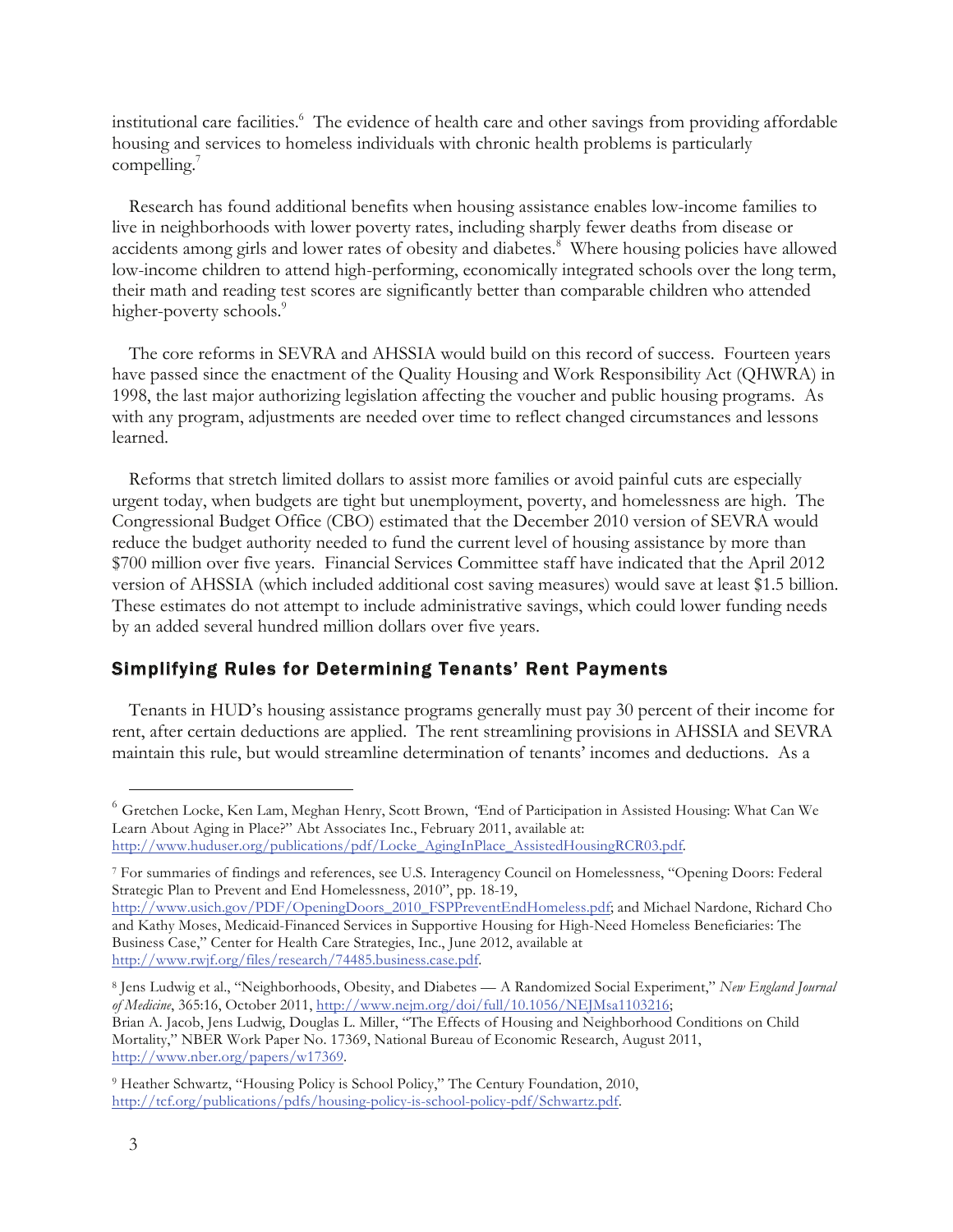result, the bills would reduce burdens on housing agencies, property owners, and tenants. The changes would also reduce the likelihood of errors in rent determinations and strengthen work incentives for tenants.

Most significantly, the bills would:

 **Reduce the frequency of required income reviews.** Currently, agencies and owners must review income annually for *all* tenants. AHSSIA and SEVRA would allow agencies and owners to limit reviews to once every three years for households that receive most or all of their income from fixed sources such as Social Security or SSI and consequently are unlikely to experience much income variation. $10$ 

Today agencies and owners also must adjust rents between annual reviews at the request of any tenant whose income drops. AHSSIA and SEVRA would require adjustments only when a family's annual income drops by 10 percent or more, making such "interim" reviews less common but still providing adjustments when tenants would otherwise face serious hardship. The bills also would require interim adjustments for income increases exceeding 10 percent, except that adjustments for *earnings* increases would be delayed until the next annual review to strengthen work incentives.

Together, these changes would sharply reduce the number of income reviews that agencies and owners must conduct. This would substantially lower administrative costs, since income reviews are among the most labor-intensive aspects of housing assistance administration.

 **Simplify deductions for the elderly and people with disabilities.** Currently, if the household head (or his or her spouse) is elderly or has a disability, housing agencies and owners must deduct medical expenses and certain disability assistance expenses above 3 percent of the household's income from income for purposes of determining the household's rent. Agencies and owners report that this deduction is difficult to administer, since they must collect and verify receipts for all medical expenses. It also imposes significant burdens on elderly people and people with disabilities, who must compile and submit receipts that may contain highly personal information. Largely for these reasons, many households eligible for the deduction do not receive it. By contrast, a second deduction targeted to the same groups — a \$400 annual standard deduction for each household where the head or spouse is elderly or has a disability is quite simple to administer.

AHSSIA and SEVRA would increase the threshold for the medical and disability assistance deduction from 3 percent of annual income to 10 percent. This would reduce the number of people eligible for the deduction — and therefore the number of itemized deductions that would need to be determined and verified — while still providing some relief for tenants with extremely high medical or disability assistance expenses. At the same time, the bills would increase the easy-to-administer standard deduction for the elderly and people with disabilities, to \$675 annually in SEVRA and \$525 annually in AHSSIA, and index it for inflation.

 <sup>10</sup> Many fixed-income benefits, such as Social Security and SSI, typically increase annually due to cost-of-living adjustments. To avoid a loss of revenue from this streamlined option, agencies would be required to assume that in the intervening two years these tenants' incomes rose by a rate of inflation specified by HUD.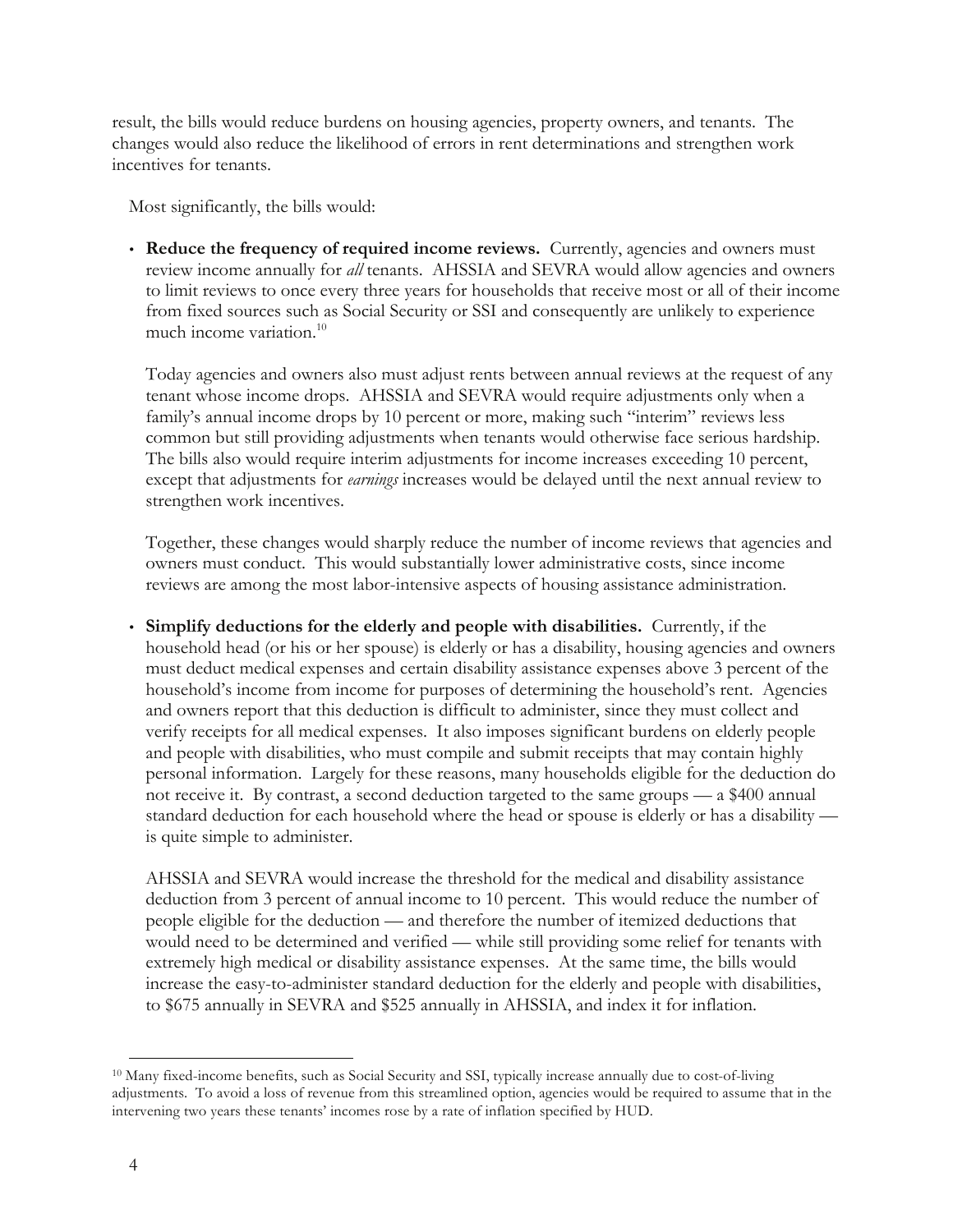In addition to reducing processing burdens for agencies, owners, elderly people, and people with disabilities, this change is likely to reduce payment errors substantially. HUD studies have found that the medical and disability expense deduction is one of the most error-prone components of the rent determination process, while errors in the standard deduction are rare.

The higher \$625 standard deduction in SEVRA would be preferable, since it would come closer to fully offsetting rent increases (on average across all families) from the scaled back medical expense deduction (although it would also result in somewhat lower savings). Some individual households would see higher or lower monthly rents, but the changes would generally be modest. Congress could provide added protection for tenants who are adversely affected by allowing HUD to establish a hardship exemption policy (as AHSSIA would do) and delaying the effective date of the change to allow tenants to find other ways to cover out-of-pocket medical expenses.

- **Simplify deductions for families with children.** AHSSIA and SEVRA would scale back an existing deduction for child care expenses — which evidence suggests is implemented inconsistently — by allowing deductions only of expenses above 5 percent of income (rather than all reasonable expenses). At the same time, it would increase from \$480 to \$525 a simple annual deduction that families receive for each child or other dependent, and index it for inflation. The dependent deduction recognizes the larger share of family income required to cover non-shelter expenses when a family has more children.
- **Base rents on a tenant's actual income in the previous year.** Currently, rents are based on a tenant's anticipated income in the period that the rent will cover, usually the coming 12 months. Except when a family first begins receiving housing assistance, AHSSIA and SEVRA would require agencies generally to base rents on actual income in the previous year. This would give tenants an incentive to increase their earnings, since such an increase would not affect their rent for as long as a year. It also would simplify administration, both by making it easier for agencies and owners to use tax forms and other year-end documentation to verify income and by reducing the need for mid-year rent adjustments for tenants whose earnings change during the year.
- **Limit utility allowances based on family size and composition.** AHSSIA contains a provision to limit utility allowances in the voucher program based on the number of bedrooms a family is eligible for given its composition, rather than the actual size of the unit. Today families are permitted to rent units larger than they are eligible for, but the cap on the total housing costs the voucher covers (that is, the payment standard) does not rise as a result. Adopting the AHSSIA limit on utility allowances would generate savings and avoid providing families incentives to rent larger units than they need.
- **Allow housing agencies to use income data gathered by other programs.** AHSSIA and SEVRA contain a provision that would allow state and local housing agencies and owners to rely on income determinations carried out under SNAP (formerly food stamps) and other federal means-tested programs, without separate verification. Currently, housing agencies and owners must determine and verify income independently, even though this duplicates work already being carried out by other agencies. Allowing housing agencies to rely on income determinations made by SNAP agencies would ease their administrative burdens considerably,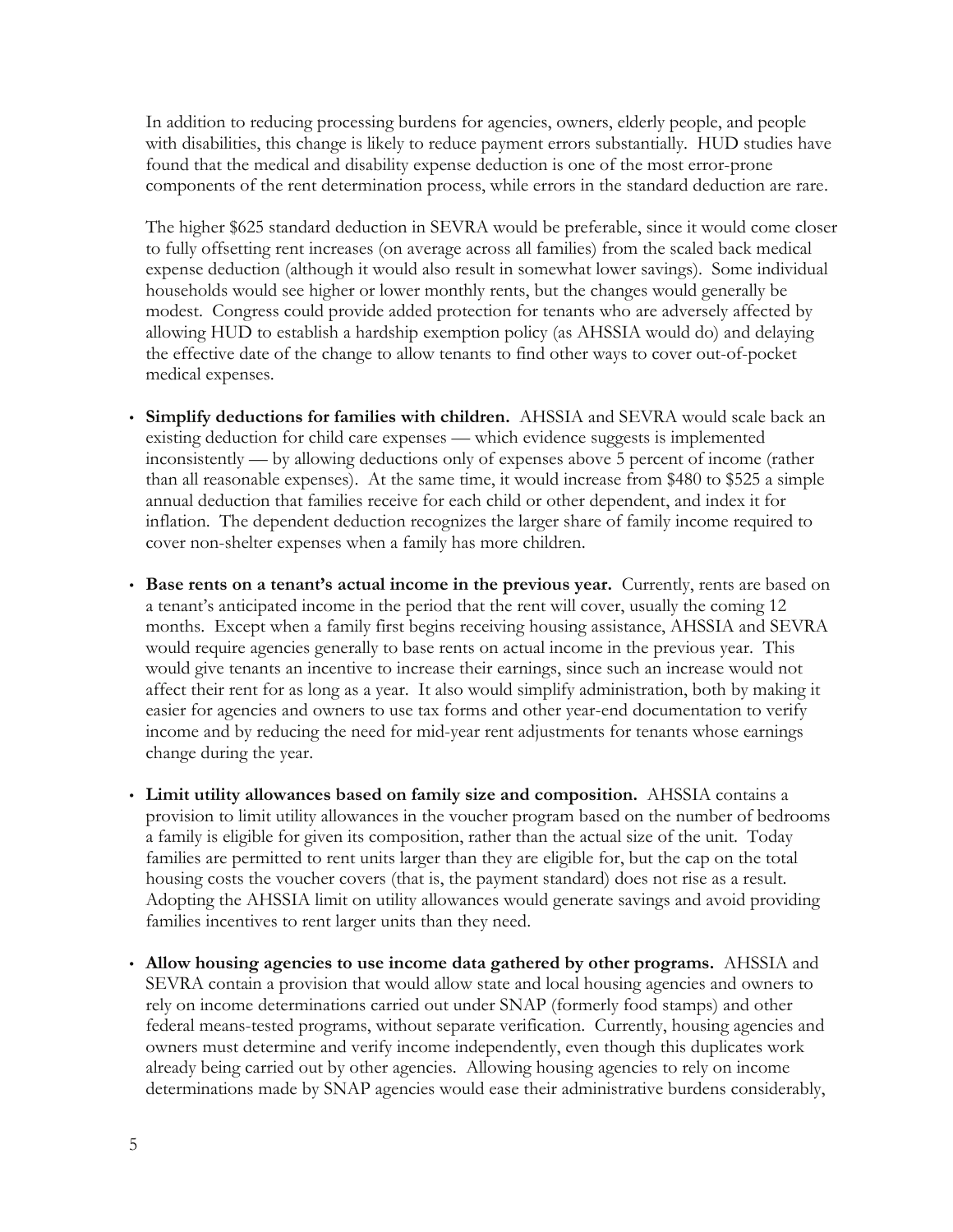since a large portion of housing assistance recipients also receive SNAP benefits.

AHSSIA, however, does not include a provision from the December 2010 version of SEVRA requiring state SNAP agencies to make available to housing agencies income data for families participating in both programs. It is important that Congress include this requirement, since without it many SNAP agencies may not provide the needed data.

# Flat Rent Changes Offer Promising Way to Raise Revenues

To encourage a mixture of incomes among public housing residents, current law permits residents to elect to pay a "flat rent." This policy benefits residents with the highest incomes (who pay less than 30 percent of their income for housing under the policy) but has been considered reasonable because HUD rules require that flat rents be set at the "estimated rent for which the [agency] could promptly lease the public housing unit" — that is, at the approximate market rent. Data suggest, however, that existing flat rents are well below market rents in some areas, which raises federal costs and can increase funding shortfalls for local agencies.

AHSSIA includes a statutory change proposed in the Administration's 2012 budget to require agencies to set flat rents no lower than 80 percent of the HUD fair market rent for the area.<sup>11</sup> HUD estimates that the provision would reduce public housing operating subsidy needs by \$150 million in the first year and by more than \$400 million per year once the proposal is fully phased in.

As proposed by HUD, AHSSIA would require local agencies to implement the new policy no later than September 30, 2013, which would allow agencies some time to phase the policy in. In addition, the bill limits any increases in rental payments by affected households to 35 percent per year.

## Minimum Rent Increase Would Harm the Poorest Tenants

The April version of AHSSIA contains a provision not included in SEVRA increasing to \$69.45 a month the "minimum rents" that the lowest income housing assistance recipients can be required to pay, and indexing this amount for inflation. Under current law, housing agencies have the option of setting minimum rents for voucher holders and public housing residents up to \$50. HUD also has authority to set minimum rents up to \$50 in project-based Section 8 units, and currently has set that level at \$25.

The April AHSSIA provision makes two significant improvements over the minimum rent proposal in the earlier version of AHSSIA that a House Financial Services subcommittee passed on February 7, 2012:

 The subcommittee-passed bill would have required all housing agencies and owners to charge minimum rents of \$69.45, eliminating the discretion that exists under current law. By contrast the April AHSSIA provision would permit housing agencies and owners to set minimum rents below \$69.45 for "good cause," unless HUD disapproves the lower rent.

 <sup>11</sup> The flat rent option was authorized by the Quality Housing and Work Responsibility Act of 1998 (QHWRA). The AHSSIA provision would also apply to "ceiling" rents, which were established prior to the enactment of QHWRA and are subject to somewhat different rules.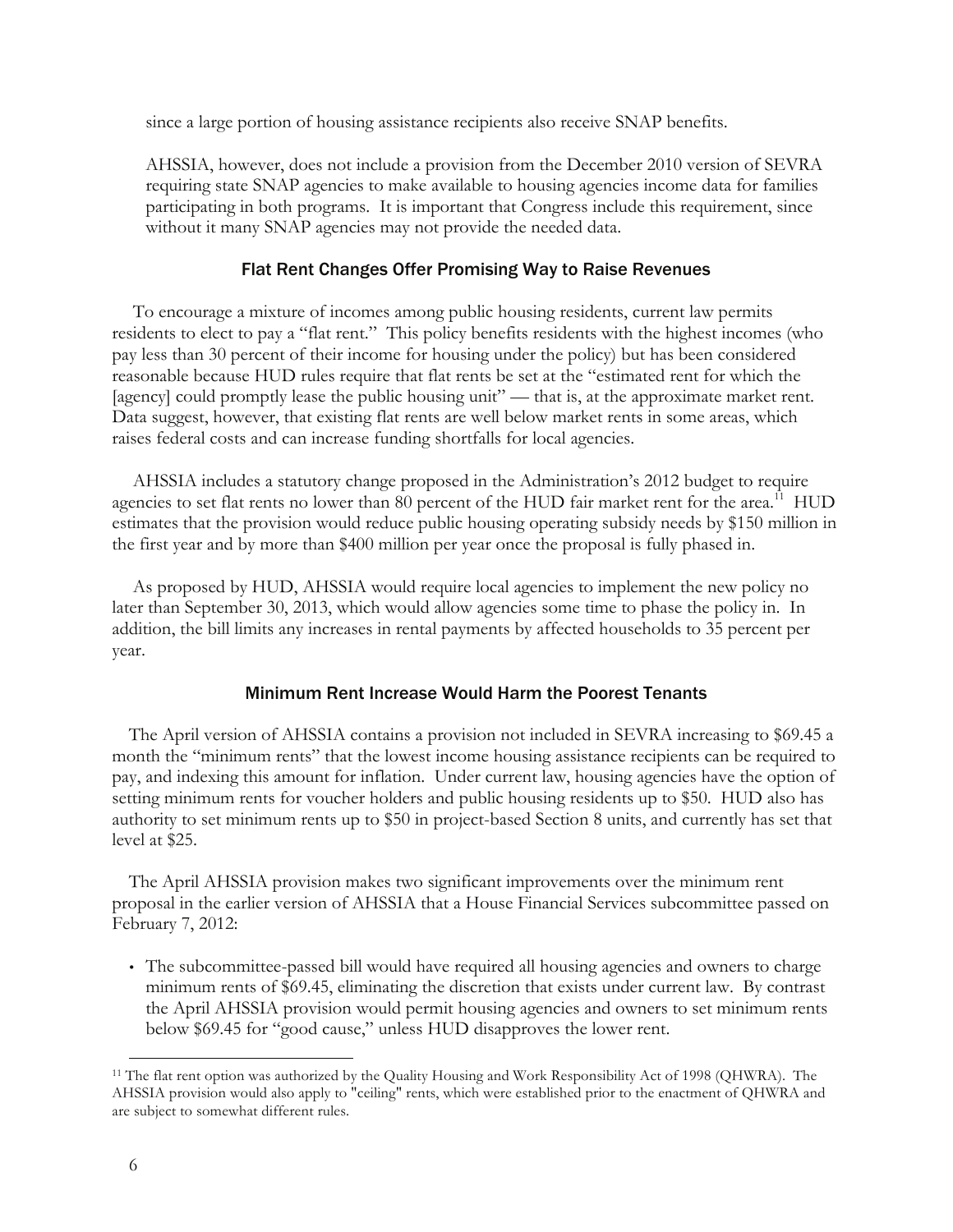The subcommittee-passed bill made no significant changes to existing protections for families that would face hardship if they were required to pay minimum rents. A 2010 HUD-sponsored study found that these protections help few families: 82 percent of agencies reported providing exemptions to less than 1 percent of families subject to minimum rents, and only 5 percent of agencies said they had exempted more than a tenth of affected families.<sup>12</sup> The April AHSSIA bill improves the hardship requirements to increase the chances that poor families facing hardship will be exempted.

Despite these improvements, the April AHSSIA provision is still likely to harm many of the nation's most vulnerable families and individuals. As many as 500,000 households could be required to pay higher rents, including families with 725,000 children. While the improvements described above would protect some families, many are still likely to fall through the cracks, placing them at risk of severe hardship and even homelessness. Moreover, it is not clear what the rationale for the increase is. Congress should omit it in final rental assistance reform legislation.

## Rent Demonstration Could Be Useful, but Restrictions Should Be Tightened

AHSSIA and SEVRA would authorize HUD to conduct a limited demonstration of alternative rent policies. Such a demonstration is potentially beneficial. Today's rent rules generally work well, providing sufficient help to enable the neediest families to afford housing while not giving higherincome families more subsidy than they need. In addition, the current system maintains largely identical rules across programs and localities, making it easier for voucher holders to move from one community to another (for example to pursue a job opportunity), for private-sector owners and investors to participate in multiple programs and operate in multiple jurisdictions, and for HUD to provide effective oversight.

Most major changes — and particularly those that would result in sharply higher or lower subsidies for certain families — would carry substantial risks and tradeoffs. It is possible, however, that some substantial changes would have significant benefits that would justify enacting them on the federal level. For example, a policy of disregarding some percentage of earned income would carry added costs, but might encourage sufficient increases in earnings to offset a sizable share of the cost and justify the change. A demonstration could offer an opportunity to rigorously test policy alternatives to determine their costs and benefits relative to the current rules. HUD is already conducting a rent demonstration at a subset of MTW agencies, but would need additional statutory authority to extend it to other agencies.

However, the rent demonstration in AHSSIA and SEVRA should be strengthened in important ways. It should provide HUD broader flexibility to identify promising policies, limit the length of the demonstration to avoid allowing wasteful or harmful policies to remain in place indefinitely, explicitly require an experimental evaluation, and clarify that the "limited" number of families that can be subject to alternative policies should be no more than the number needed to yield statistically valid results.

 <sup>12</sup> Abt Associates et al, *Study of Rents and Rent Flexibility*, prepared for HUD Office of Public and Indian Housing, May 26, 2010, http://www.huduser.org/publications/pdf/Rent%20Study\_Final%20Report\_05-26-10.pdf.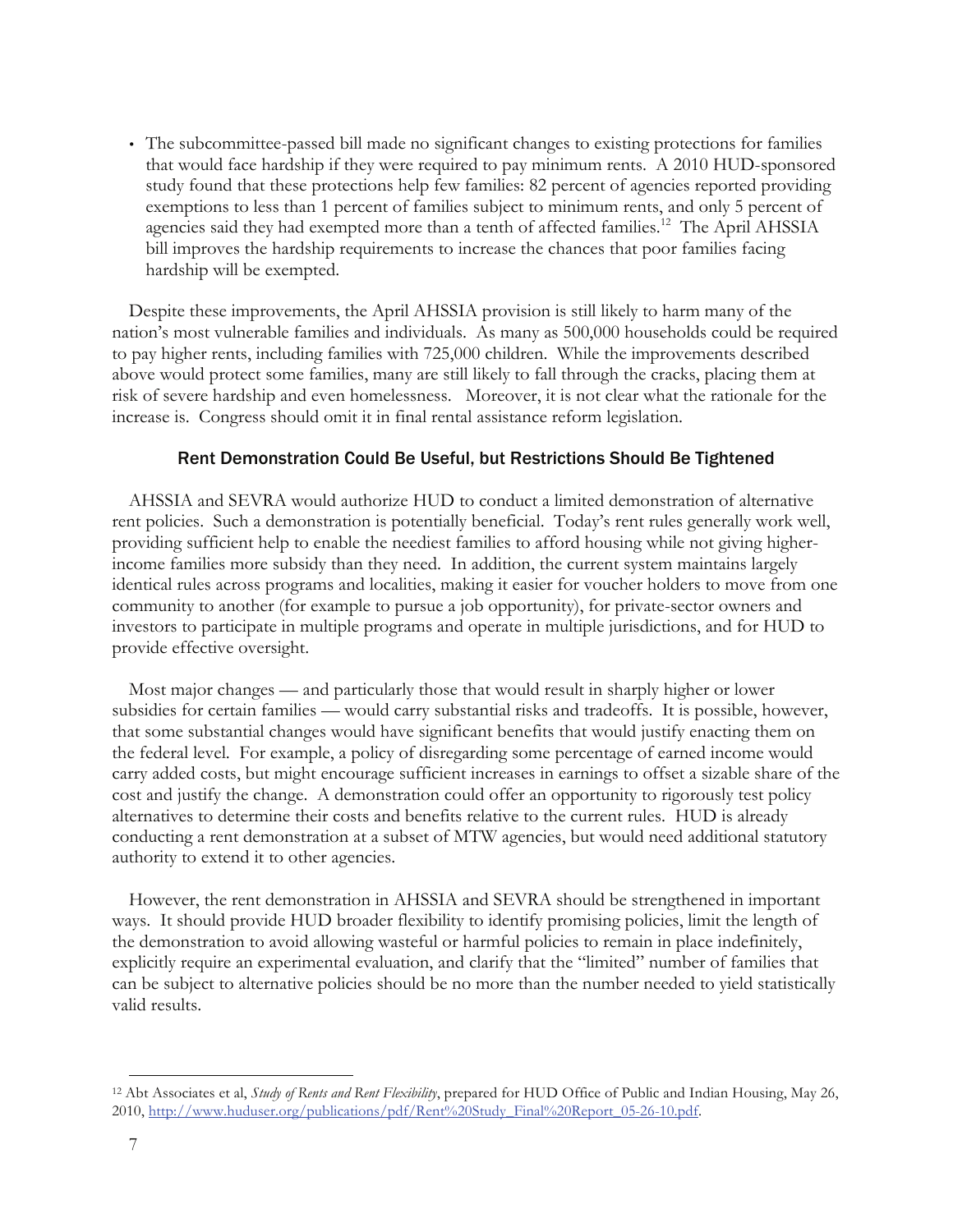## Streamlining Inspections to Encourage Participation by Private Owners

The voucher program requires that vouchers be used only in houses or apartments that meet federal quality standards. AHSSIA and SEVRA would allow agencies to modestly change the inspection process used to ensure that units meet those standards. The changes would ease burdens on agencies and encourage landlords to rent apartments to voucher holders.

Most significantly, AHSSIA and SEVRA would allow agencies to inspect apartments every two years instead of annually. In addition, the bills would allow agencies to (1) rely on recent inspections performed for other federal housing programs, and (2) make initial subsidy payments to owners even if the unit does not pass the initial inspection, as long as the failure resulted from non-lifethreatening conditions. Defects would have to be corrected within 30 days of initial occupancy for the payments to continue. These provisions would encourage owners to participate in the voucher program by minimizing any financial loss due to inspection delays. They also would enable voucher holders, who in some cases are homeless or experience other severe hardship, to move into the unit more quickly than under current rules.

Today, when an inspection of a unit occupied by a voucher holder finds a violation, the housing agency is permitted to temporarily halt subsidy payments if the owner fails to address the violation in a timely manner, and ultimately terminate the subsidy if the defects are not adequately repaired. AHSSIA and SEVRA would retain this authority and establish a series of requirements regarding the rights of tenants and other aspects of subsidy abatement and termination.

SEVRA also includes a beneficial requirement, which Congress should enact, for housing agencies to provide assistance to help tenants find a new unit and relocate if the subsidy to their unit is terminated because of an inspection violation. AHSSIA would make this assistance optional.

# Stabilizing Voucher Funding Rules

One of the most important goals of authorizing legislation concerning the voucher program should be to establish a stable, fair, efficient policy for distributing funds to renew voucher subsidies to the approximately 2,400 state and local agencies that administer the program. This would enable those agencies to assist more families within the level of resources provided in annual appropriations bills than would otherwise be possible.

For the last nine years, appropriations acts have changed renewal funding policies every several years. Such instability creates uncertainty and makes many agencies reluctant to use the funds they have to serve the number of families Congress has authorized, out of fear that they will not receive sufficient renewal funding to maintain payments to landlords. As a result, only about 92 percent of authorized vouchers are in use, compared to about 97 percent before the changes in renewal funding policy began — a loss of assistance to about 100,000 families. The reform bills include a package of changes that would stabilize and strengthen renewal funding policy.

 **Stable funding formula.** AHSSIA and SEVRA would establish as a permanent part of authorizing law the policy in recent appropriations bills of basing each agency's funding on the cost of the vouchers it used in the previous year, adjusted for inflation and certain other factors.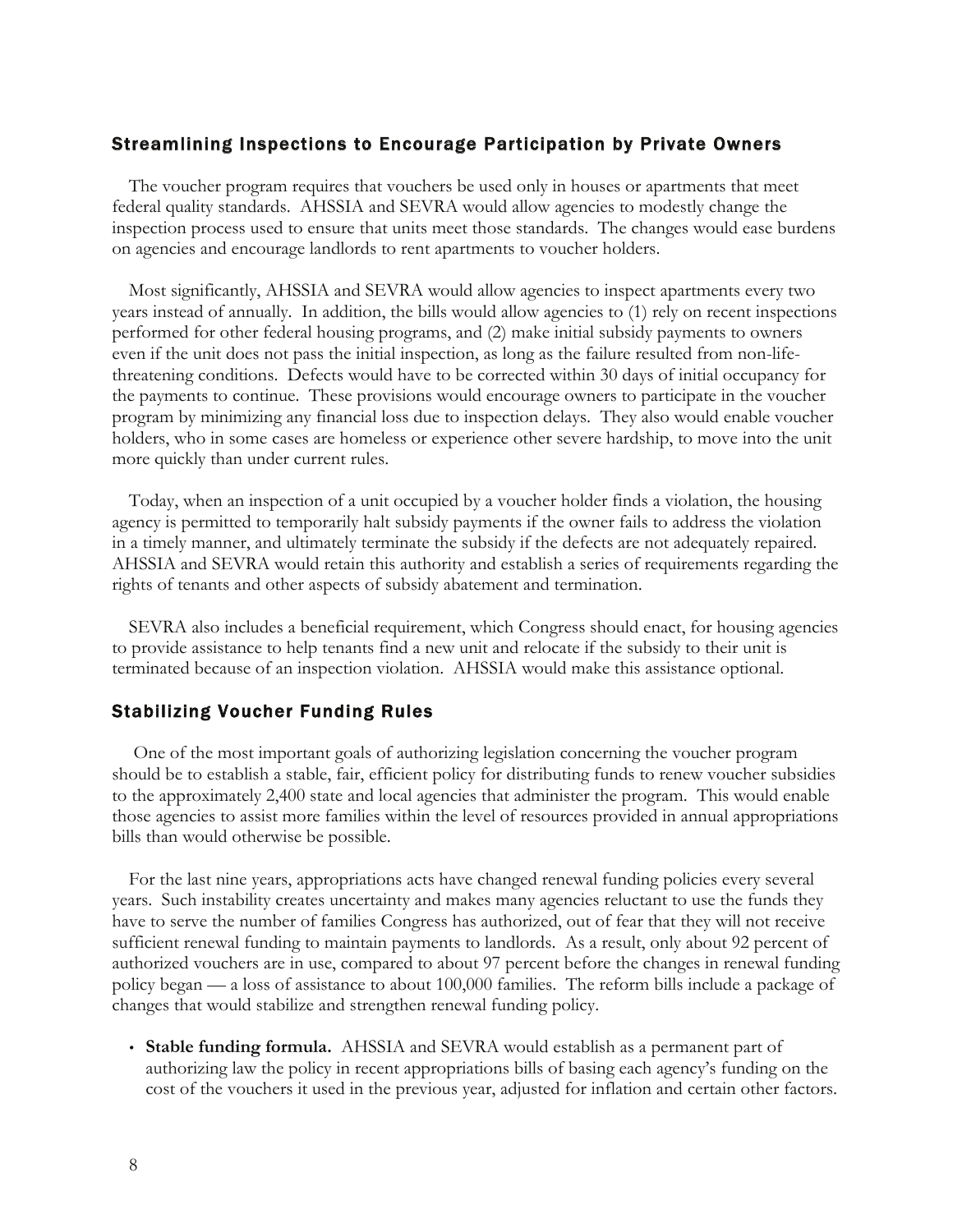This approach forces agencies to manage within a limited budget, while also ensuring that each agency's funding level matches its actual needs.

 **Stable reserve and offset policy.** AHSSIA and SEVRA would assure state and local housing agencies that they can maintain a funding reserve of at least 6 percent of the renewal funding for which they are eligible, but permit HUD to "offset" (that is, deduct from the agency's funding) reserves above that level. AHSSIA improves on the SEVRA offset policy by extending it to cover MTW agencies in addition to non-MTW agencies; this avoids unfairly disadvantaging non-MTW agencies.

In the current funding environment, when agencies may fear that Congress will not provide sufficient new funding to support all vouchers in use, a predictable reserve level provides the cushion agencies need to reissue vouchers to needy applicants on the waiting list when families leave the program and be confident that they will have sufficient funds to sustain the vouchers. At the same time, making clear that HUD will have authority to offset reserves beyond the permitted amount provides a strong incentive for agencies to put excess funds to use assisting families.

 **Permitting agencies to assist as many families as possible with available funds.**  AHSSIA and SEVRA would encourage agencies to reduce the cost of voucher subsidies and stretch their voucher funds to serve as many families as possible by restoring flexibility that existed prior to 2003 to assist families beyond the agency's "authorized voucher cap." Under a policy adopted in annual appropriations acts since 2003, agencies are penalized if they use more than their authorized number of vouchers in a year, even if they can do so with available funds by reducing per-voucher costs. This policy has pushed many agencies to use substantially fewer than their authorized number of vouchers, out of fear of exceeding the cap.

AHSSIA and SEVRA would remove this chilling effect and assure agencies that if they took steps to limit costs, they could use any savings to provide vouchers to more families even if this pushes them above their authorized voucher level. Vouchers above the authorized level that are supported by unused prior-year funds would not be counted for determining the agency's future funding level, so this incentive would not increase program costs.

 **Efficient use of funds above renewal formula amounts.** When Congress passes appropriations bills in a timely manner, it sets the voucher funding level before all the data needed to know the precise amount agencies will be eligible for under the renewal formula are available. In recent years, when funding has exceeded the amount needed HUD has been required to distribute the extra funds pro-rata to all agencies. HUD could use these funds more efficiently if it had authority to allocate them to meet unforeseen needs, reward high performance, or for other purposes. SEVRA provides HUD broad authority to make such allocations, while AHSSIA provides more limited discretion. The SEVRA provision would be preferable, but Congress should enact at least the AHSSIA provision.

# Per-Voucher Costs Have Risen More Slowly than Housing Costs in the Private Market

While AHSSIA and SEVRA would create important incentives to keep per-voucher costs low, it is important to note that this would build on the voucher program's already successful record of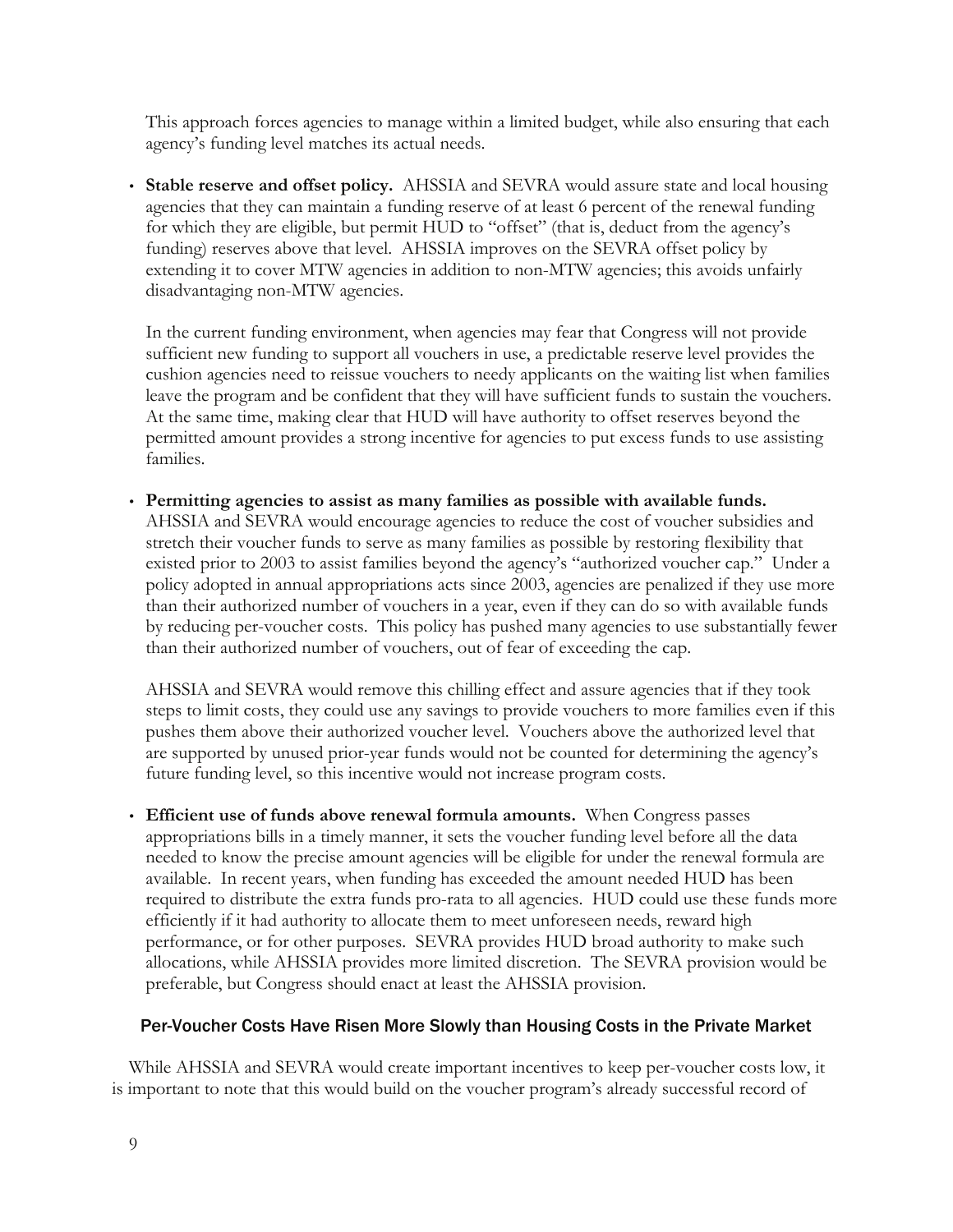restraining costs. Per-voucher costs have generally risen at a *slower rate* than housing costs in the private market. HUD-determined Fair Market Rents (FMRs), which are based in market rents for standard-quality unassisted units, increased by 19 percent from 2005 to 2010. As shown in figure 1, during that same period per-voucher costs increased by less than 16 percent.

A central reason for this is that housing agencies controlled voucher costs through their ability to set payment standards, which cap voucher subsidies and can be set anywhere from 90 to 110 percent of the FMR (and outside that range under some circumstances). This explanation receives support from HUD data showing that, on average, voucher payment standards declined in relation to FMRs from 2005 to 2010.

By incorporating an improved voucher renewal funding policy in permanent law, AHSSIA and SEVRA would provide agencies — as well as families with vouchers and private owners — with more confidence that renewal funding needs will be met in future years, which is particularly important to maintain program effectiveness in the current fiscal environment. This approach would *not* weaken Congress's control over the cost of the program. Congress would still determine the amount of annual program funding, and if the funds appropriated in a given year were insufficient to fully fund the renewal formula, HUD would reduce each agency's funding by the same percentage so funds would still be allocated based on agencies' relative needs. The provisions in the bills would simply ensure that, *for any given level of funding,* more families would receive the important benefits that vouchers have been shown to provide.

# Easing Income Targeting Rules to Help More Working-Poor Families



Currently, 75 percent of vouchers and 40 percent of project-based Section 8 and public housing units must be allocated to households with incomes at or below 30 percent of the median income in the local area at the time they enter the program. AHSSIA and SEVRA would adjust these criteria to require that those vouchers and units be allocated to households with incomes at or below 30 percent of local median income *or* the federal poverty line, whichever is higher. Neither this revised requirement nor current law restricts a family's income after it is admitted.<sup>13</sup>

 <sup>13</sup> <sup>A</sup> separate provision of SEVRA (but not AHSSIA) would prohibit families from continuing to receive assistance if their income rises to a much higher level (generally above 80 percent of local median income). Currently, there is no income limitation after admission. Under SEVRA, owners and agencies could opt not to enforce this new policy in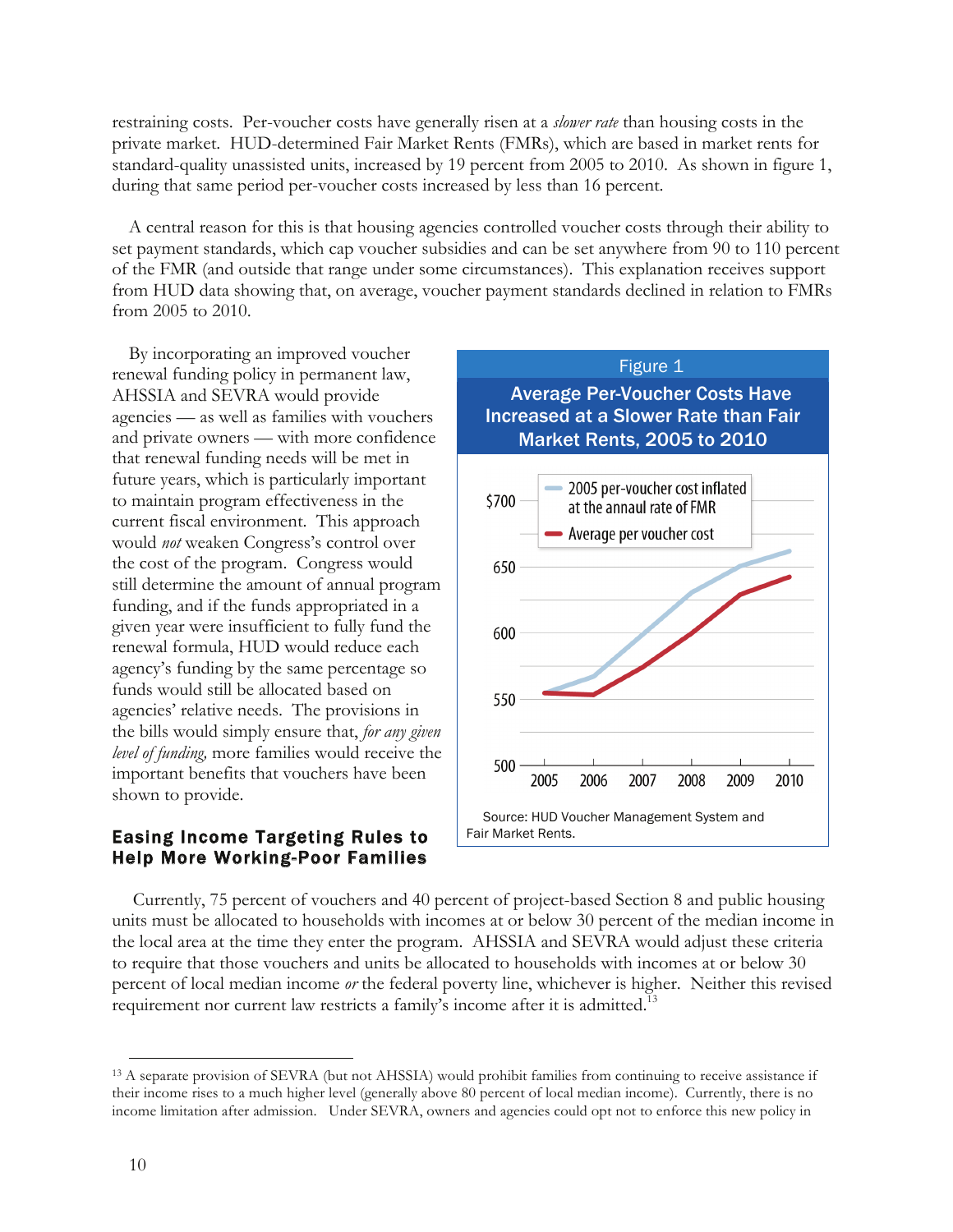This change would give housing agencies greater flexibility to target working-poor families. Some agencies in low-income areas have expressed concern that the current targeting criteria prevent them from assisting these families. At the same time, the change would maintain the emphasis on assistance for the poor. CBO has estimated that the reduction in subsidy needs that would result from easing targeting rules would reduce funding needs by \$1.14 billion over five years, making it the largest source of savings in the bills.

The only difference between the bills' targeting provisions is that AHSSIA fixes language in SEVRA that could allow targeting in project-based Section 8 developments in Puerto Rico and other U.S. territories to be raised excessively. The federal poverty line is not designed to apply in U.S. territories, and using it to target housing assistance there would raise the targeting threshold far above 30 percent of the local median income and shift assistance away from the neediest families. For this reason, both AHSSIA and SEVRA seek to exempt the territories from the targeting change, but the SEVRA exemption applies only to "in the case of public housing agencies" located in a U.S. territory. This would allow sharp targeting increases in project-based Section 8 developments, which generally are not administered by public housing agencies. Congress should adopt the more complete AHSSIA exemption.

#### Strengthening the Family Self-Sufficiency Program

The Family Self-Sufficiency (FSS) program encourages work and saving among voucher holders and public housing residents through employment counseling and financial incentives. Both AHSSIA and SEVRA establish a stable formula to allocate funds to cover administrative costs of FSS programs. This formula would replace a competitive process that has made funding unpredictable and disrupted administration of local FSS programs.

Unfortunately, residents of units assisted through the project-based Section 8 program are ineligible for FSS today. AHSSIA (but not SEVRA) corrects this omission, enabling families receiving any type of Section 8 assistance as well as public housing residents to benefit from FSS. Offering participation in the FSS program to project-based Section 8 tenants would be optional for property owners. Generally, such tenants would participate in an FSS program operated by a public housing agency, if one is available that will admit the families. Owners of properties with projectbased Section 8 contracts could also use funds in their HUD-required "residual receipts accounts" to operate an FSS program independently if it serves at least 25 participants.

AHSSIA also contains other beneficial FSS provisions, including a requirement that housing agencies with 500 or more voucher and public housing units offer or expand FSS programs if sufficient funds are available.

# Facilitating Use of Project-Based Vouchers

project-based Section 8 and public housing. And families with incomes above 80 percent of median in most areas no longer qualify for assistance under the voucher program because 30 percent of their adjusted income — their required contribution — exceeds the maximum rent a voucher can cover. Nonetheless, because the SEVRA policy would terminate assistance for some higher-income families (who would then typically be replaced by lower-income families who require larger subsidies), CBO estimated that it would cost \$209 million over 5 years.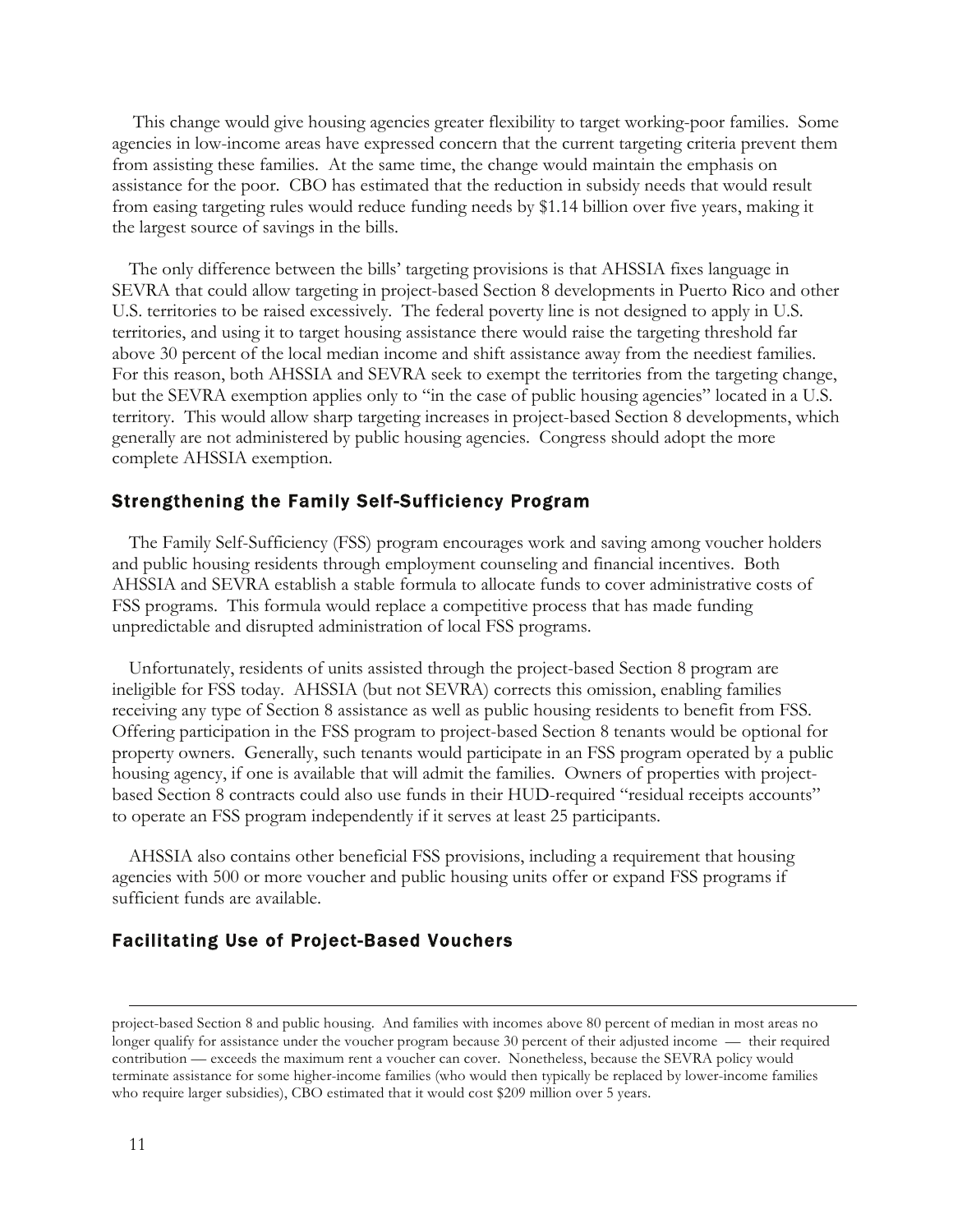Both AHSSIA and SEVRA would make it easier for a housing agency to enter into agreements with owners for a share of its vouchers to be used at a particular housing development. Through such "project-basing," agencies can, for example, partner with social service agencies to provide supportive housing to formerly homeless people or support development of mixed-income housing in low-poverty neighborhoods with strong educational or employment opportunities.

Residents of units with project-based voucher assistance have the right to move with a voucher after one year, using the next voucher that becomes available when another family leaves the program. (When this occurs, a voucher remains attached to the housing development; the family moving out of the development receives a separate voucher.) This "resident choice" feature and other policies make the project-based voucher option significantly different from earlier programs that provided project-based assistance.

AHSSIA and SEVRA increase the percentage of an agency's voucher assistance that can be project-based from 20 percent to 25 percent, if the added 5 percent is used in areas where vouchers are difficult to use, to house homeless families or individuals, or to provide supportive housing to people with disabilities. AHSSIA adds units that house veterans or the elderly to the categories that qualify for this added authority. In SEVRA, agencies would be permitted to project-base the higher of 25 percent of their authorized vouchers or 25 percent of their voucher funding, giving greater flexibility to housing agencies that are able to keep project-based voucher costs low. AHSSIA would base the limit strictly on the percentage of the agency's authorized vouchers.

In addition, the bills would permit housing agencies to commit to project-based voucher contracts with a term of 20 years (the term HUD permits for contracts under the separate project-based Section 8 program), rather than the 15-year maximum permitted today. The bills would also permit owners to establish and maintain site-based waiting lists subject to civil rights and other requirements, allow agencies to provide project-based vouchers in the greater of 25 *percent* of units or 25 *units* in a project, and permit 40 percent of the units in a project to have project-based vouchers in areas where vouchers are difficult to use or the poverty rate is 20 percent or less.14 These policy changes would help agencies increase the effectiveness of the voucher program in rural and suburban areas, where rentals are frequently scarce and properties tend to be small, and in lowpoverty areas in all types of locations.

# Protection Against Arbitrary Screening of Housing Assistance Recipients

Housing agencies and owners must screen housing assistance applicants based on several federally required criteria, and can opt to establish additional screening criteria. AHSSIA and SEVRA would make several changes to the screening process for the housing voucher program, including limiting optional screening criteria to those directly related to the family's ability to meet the obligations of the lease and requiring housing agencies to consider mitigating factors before denying assistance. These important improvements would prevent, for example, denial of assistance to a family with a good record of paying rent on time but (like many poor families) a weak credit history for other reasons, and would make it easier to provide housing vouchers to homeless people and others with an urgent need for assistance who today might be denied help for arbitrary reasons.

 <sup>14</sup> Both today and under AHSSIA and SEVRA, agencies can place project-based vouchers in 100 percent of units in developments that assist the elderly or people with disabilities or provide supportive services to residents.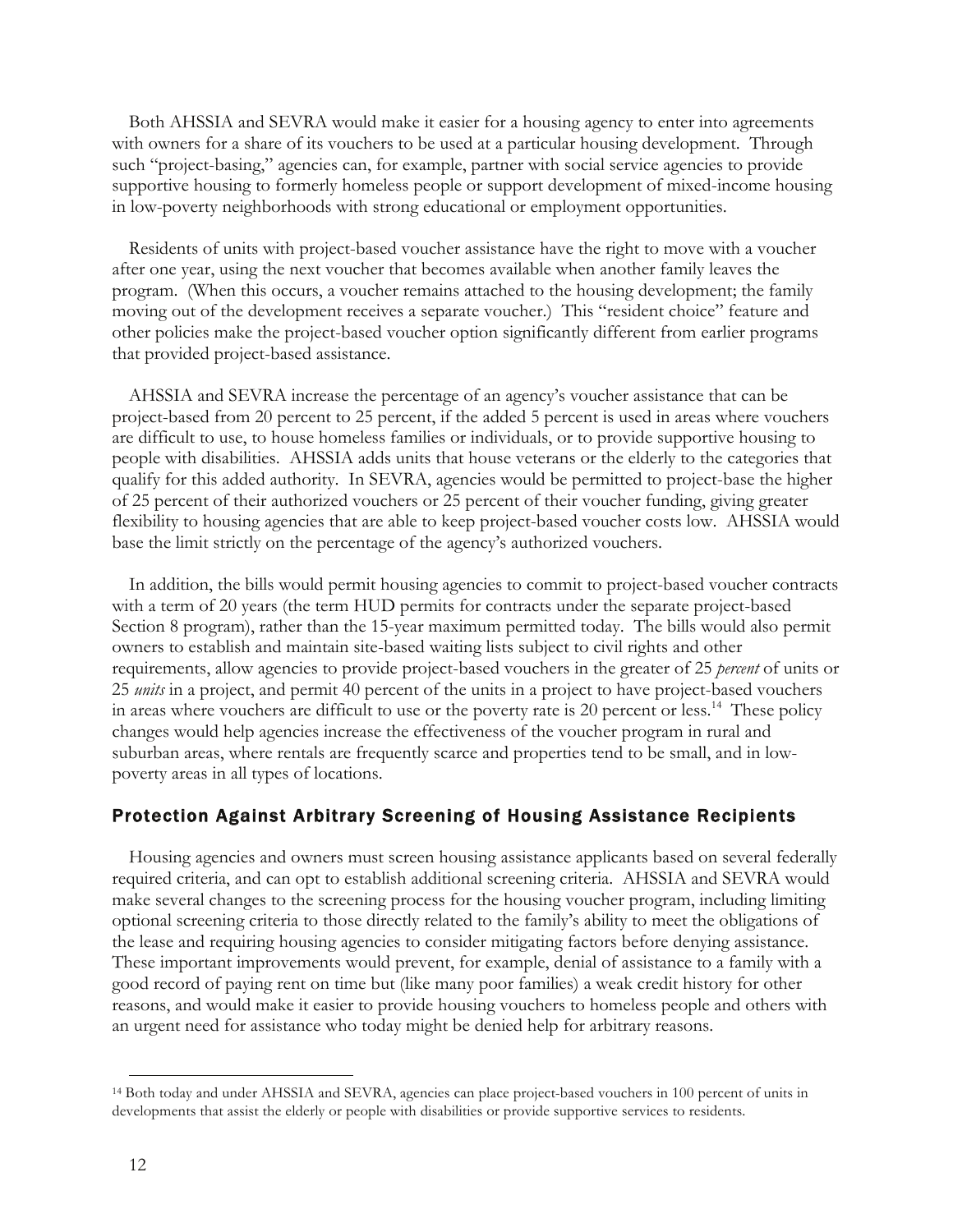Unfortunately, the current AHSSIA draft drops a provision of some versions of SEVRA that would have made similar (and equally important) changes in the public housing and project-based Section 8 programs. Congress could extend the changes to those programs by restoring the omitted provisions or simply by giving HUD authority to establish common requirements for all rental assistance programs.

Both AHSSIA and SEVRA also would add an important protection for families being shifted from assistance under the public housing or HUD multifamily programs to housing vouchers due to the elimination of the existing assistance for the properties in which they reside. The bills recognize that such families are not new to HUD assistance and should be considered continuing participants rather than new applicants subject to initial screening. In addition to protecting families, these changes also would reduce administrative burdens for housing agencies.

# Other Provisions

In addition to these seven core reforms, a series of other provisions appear in SEVRA, AHSSIA, or both. Several of these provisions are discussed below:

 **Local flexibility to adjust voucher payments to accommodate the special needs of people with disabilities.** Housing agencies today can allow people with disabilities to use vouchers to rent more expensive units than is permitted for other families, if this is necessary to accommodate their disability. If this requires a payment standard above 110 percent of the FMR, however, the agency must obtain special approval from HUD. This can create delays that make it much more difficult for people with disabilities to use vouchers. Accessible units are often more costly than a typical unit in an area, either because few such units exist or because they require added investments by owners.

SEVRA and AHSSIA would allow agencies to provide exceptions up to 120 percent of the FMR for this purpose without approval from HUD. Because these exceptions would be needed for only a small share of vouchers, this important provision's cost would be minimal.

 **Use of vouchers in manufactured housing.** AHSSIA drops a beneficial SEVRA provision that would allow vouchers to be used to cover loan payments, insurance payments, and other periodic costs of buying a manufactured home, in addition to the cost of renting a space on which to place the home. The combined payments would, however, be subject to the same subsidy limits that apply to other vouchers.

Currently, vouchers can be used to cover the full range of periodic homeownership costs for the purchase of a traditional home or a manufactured home set on land also purchased by the family. But if a family rents the space for a manufactured home, which is common in some states, the voucher subsidy is limited to about 40 percent of the assistance it could otherwise provide, and can only cover the space rental costs and not the costs of purchasing the home. The SEVRA provision would allow vouchers to be used effectively in a segment of the housing market that in some areas is the most readily available source of affordable housing — and that for many families offers the most realistic avenue to homeownership.

**Fair Market Rents.** AHSSIA and SEVRA contain identical provisions that would make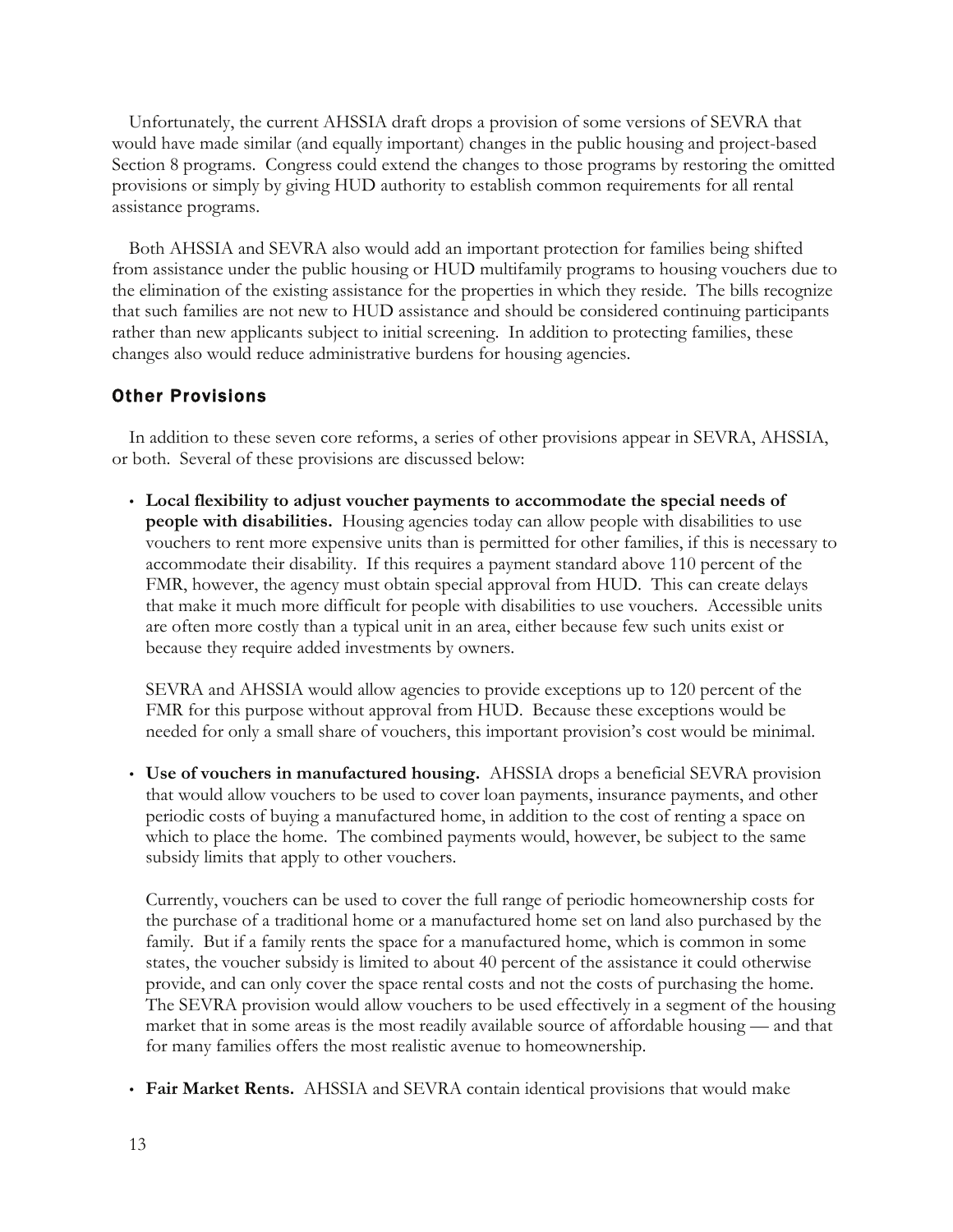modest improvements to the process for setting FMRs by streamlining HUD's FMR determination process and giving housing agencies added authority to protect families from rent increases stemming from FMR reductions.

 **Rental Assistance Demonstration.** AHSSIA would authorize \$150 million for a five-year Rental Assistance Demonstration (RAD) testing the conversion of public housing and Section 8 moderate rehabilitation units to project-based vouchers or Section 8 project-based rental assistance, and \$50 million for similar conversions of units from the Rent Supplement program or Rental Assistance Program to Section 8 project-based rental assistance.

RAD offers a promising approach to preservation of needed subsidized housing. HUD has just issued a final notice to implement a version of RAD approved the 2012 HUD appropriations act. The AHSSIA RAD provision's most important improvement over the existing version of RAD is that it would permit public housing units to receive subsidy levels capped under regular Section 8 rules rather than limiting subsidies to the amount the units received through public housing prior to conversion. This would make RAD a more effective and flexible tool, but only if appropriators provided the needed funds — a step they were unwilling to take in the 2012 act.

- **Economic Security Demonstration.** AHSSIA contains a provision not included in SEVRA directing HUD to carry out a demonstration to rigorously evaluate options for helping to increase the economic security of housing assistance recipients, including financial incentives, work requirements, and other interventions, and authorizes \$25 million for this purpose. Such a demonstration could generate important information about the effectiveness of policies to promote economic security. If Congress enacts it, however, it should specify that new policies may remain in place only during the demonstration or until otherwise allowed by Congress, to avoid leaving harmful policies in place indefinitely.
- **Moving-to-Work.** The version of AHSSIA passed by a House Financial Services Subcommittee in February 2012 contained a harmful provision permitting an unlimited expansion of the Moving to Work (MTW) demonstration, which currently exempts 35 housing agencies from nearly all federal housing laws and regulations. This would risk deep cuts to housing assistance over time (due to the block grant funding formula used in MTW) and harmful policy changes, such as sharp rent increases on vulnerable families or time limits on assistance even for working poor families who cannot afford to stay in their homes without help. Moreover, the sweeping scale of the expansion would make it impossible to address a key shortcoming of the existing MTW demonstration — that it has permitted risky policy changes without carefully evaluating them to determine their true impact.<sup>15</sup>

The April version of AHSSIA also contains a large-scale MTW expansion, but the expanded program would be subject to significant limitations. These include prohibitions on waivers of some key tenant protections and requirements for rigorous evaluation of the riskiest policies. If

 <sup>15</sup> For further discussion of the risks of posed by MTW expansion , see Douglas Rice and Will Fischer, *Proposal to Greatly Expand "Moving to Work" Initiative Risks Deep Cuts in Housing Assistance Over Time*, available at

http://www.cbpp.org/files/1-10-12hous.pdf, and Will Fischer, *Expansion of HUD's Moving to Work Demonstration is Not Justified,* available at http://www.cbpp.org/cms/index.cfm?fa=view&id=3590.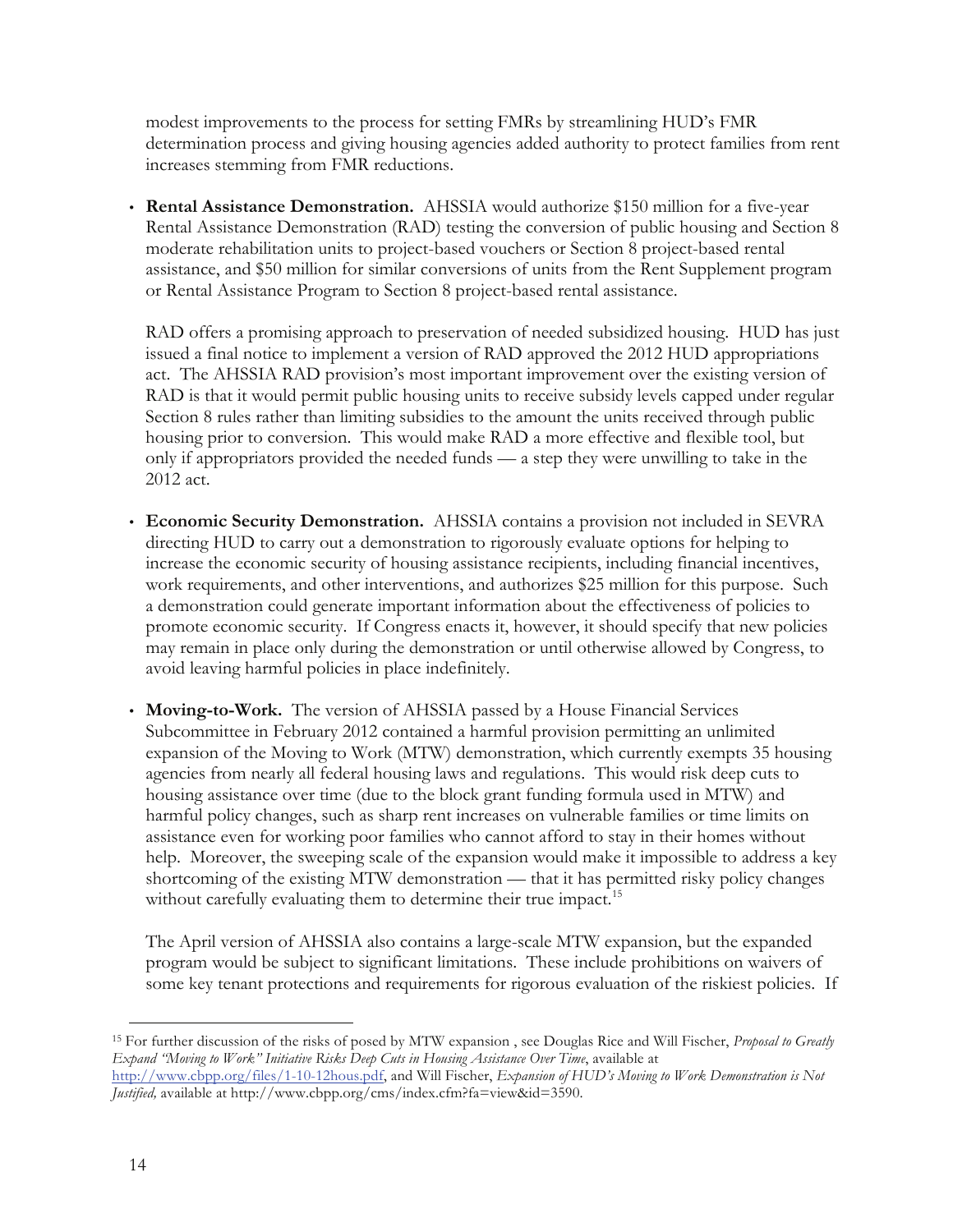Congress enacts an MTW expansion as part of reform legislation, it is essential that it be subject to the limitations in the April AHSSIA bill.

It should be noted however, that even with these limitations MTW expansion would still pose serious risks. Most importantly, the April AHSSIA bill would allow large (though capped) shifts of funds from the voucher program to other purposes, raising the risk that the expansion would result in many fewer needy families receiving housing assistance than would be assisted under regular program rules. Moreover, the goals of MTW, such as testing alternative policies and streamlining program administration, can be pursued effectively through other, less risky approaches. Consequently, even the more limited MTW expansion in the April AHSSIA bill can be justified only if it is critical to the enactment of comprehensive legislation containing most or all of the important reforms discussed earlier in this testimony.

# Conclusion

The core provisions of AHSSIA and SEVRA would build on the voucher program's many strengths through a series of measured, targeted improvements that, taken together, would deliver important benefits to housing agencies, private owners, and low-income families. Moreover, because several of the bills' provisions extend beyond the voucher program, they also would improve the public housing and project-based Section 8 programs.

It is important that Congress expeditiously enact rental assistance reform legislation with these key provisions. The need for housing assistance is unusually high today, with elevated levels of homelessness and poverty and widespread foreclosures. Yet Congress appears unlikely to expand resources for housing assistance substantially, and is likely to consider substantial cuts — on top of the sharp reductions enacted in recent years to voucher administrative fees, public housing capital grants, and other housing programs.

At this time, the nation needs its housing assistance programs to be as efficient and effective as possible, and the measures in AHSSIA and SEVRA would take major steps toward that goal. The bills' core provisions have been fully vetted through deliberations in the past four congressional sessions, and it is urgent that Congress enact them this year so that the large federal savings they would generate — as well as their many other benefits — can begin to be realized.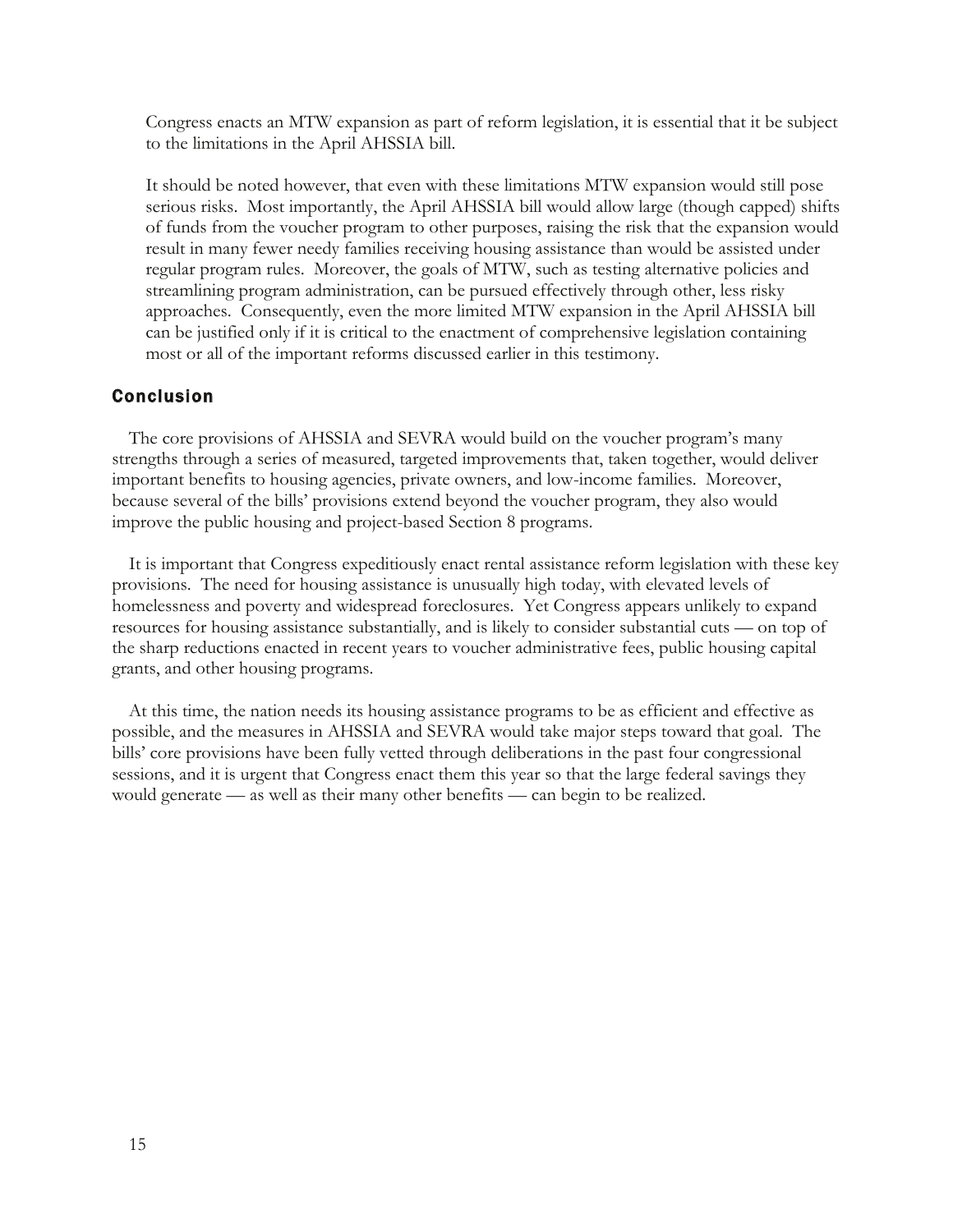# HUD Rental Assistance in Rural and Urban Areas



# February 13, 2012

The federal government's three largest rental assistance programs — Section 8 Housing Choice Vouchers, Public Housing, and Multifamily Assisted units — provide over 4.4 million units of assisted housing, 633,000, or 14 percent, of which are located outside of metropolitan areas. In addition to these programs administered by the Department of Housing and Urban Development (HUD), the U.S. Department of Agriculture's Rural Housing Service provides rental assistance to 265,000 households.<sup>a</sup>

According to HUD's most recent report, 84 percent of renters with "worst-case" housing needs live in central cities or suburbs, while 16 percent live in non-metropolitan areas.<sup>b</sup> While the number of federally-assisted affordable rental units is only sufficient to serve about one in four eligible families, their distribution across metropolitan and non-metropolitan areas is in close proportion to relative need.

| <b>HUD-Funded Rental Assistance</b> |                                          |               |                             |              |                                                      |              |  |  |  |  |
|-------------------------------------|------------------------------------------|---------------|-----------------------------|--------------|------------------------------------------------------|--------------|--|--|--|--|
| <b>State</b>                        | <b>Housing Choice</b><br><b>Vouchers</b> |               | <b>Public Housing Units</b> |              | <b>Multifamily Assisted Housing</b><br><b>Unitsd</b> |              |  |  |  |  |
|                                     | Non-<br><b>Metro</b>                     | <b>Metro</b>  | <b>Non-Metro</b>            | <b>Metro</b> | <b>Non-Metro</b>                                     | <b>Metro</b> |  |  |  |  |
| <b>Total</b>                        | 228,30<br>4                              | 1,783,18<br>0 | 188,15                      | 869,305      | 216,557                                              | 1,154,853    |  |  |  |  |
| Percentage                          | 11%                                      | 89%           | 18%                         | 82%          | 16%                                                  | 84%          |  |  |  |  |
| <b>Alaska</b>                       | 953                                      | 3,362         | 351                         | 770          | 372                                                  | 1,578        |  |  |  |  |
| <b>Alabama</b>                      | 4,982                                    | 23,308        | 12,451                      | 25,355       | 4,359                                                | 14,854       |  |  |  |  |
| <b>Arkansas</b>                     | 8,906                                    | 11,111        | 7,610                       | 5,773        | 12,810                                               | 1,328        |  |  |  |  |
| <b>Arizona</b>                      | 817                                      | 19,521        | 281                         | 6,308        | 569                                                  | 8,806        |  |  |  |  |
| California                          | 3,861                                    | 283,552       | 327                         | 39,256       | 2,635                                                | 112,705      |  |  |  |  |
| Colorado                            | 2,864                                    | 26,461        | 1,553                       | 6,491        | 3,915                                                | 13,534       |  |  |  |  |
| <b>Connecticut</b>                  | 1,266                                    | 30,273        | 464                         | 14,044       | 1,891                                                | 25,315       |  |  |  |  |
| <b>District of Columbia</b>         |                                          | 8,797         |                             | 8,067        |                                                      | 13,437       |  |  |  |  |
| <b>Delaware</b>                     |                                          | 3,668         | 101                         | 2,356        | 901                                                  | 4,675        |  |  |  |  |
| <b>Florida</b>                      | 5,538                                    | 86,855        | 2,253                       | 30,808       | 2,151                                                | 50,369       |  |  |  |  |
| Georgia                             | 4,971                                    | 47,235        | 14,168                      | 27,981       | 5,963                                                | 23,801       |  |  |  |  |
| Hawaii                              | 2,873                                    | 4,421         | 1,130                       | 4,142        | 1,355                                                | 3,213        |  |  |  |  |
| lowa                                | 8,902                                    | 11,774        | 3,081                       | 1,216        | 5,101                                                | 8,489        |  |  |  |  |
| Idaho                               | 1,332                                    | 5,221         | 322                         | 427          | 1,531                                                | 2,769        |  |  |  |  |
| <b>Illinois</b>                     | 3,884                                    | 58,421        | 13,918                      | 41,130       | 6,912                                                | 64,633       |  |  |  |  |
| Indiana                             | 5,323                                    | 28,971        | 2,253                       | 13,726       | 6,694                                                | 29,436       |  |  |  |  |
| Kansas                              | 2,400                                    | 9,086         | 4,045                       | 4,963        | 4,178                                                | 8,474        |  |  |  |  |
| Kentucky                            | 8,909                                    | 21,326        | 10,741                      | 11,083       | 9,912                                                | 13,772       |  |  |  |  |
| Louisiana                           | 5,962                                    | 37,313        | 6,763                       | 12,721       | 4,627                                                | 16,073       |  |  |  |  |
| <b>Massachusetts</b>                | 18                                       | 71,999        |                             | 31,772       | 133                                                  | 67,447       |  |  |  |  |
| Maryland                            | 1,981                                    | 38,739        | 367                         | 19,093       | 1,175                                                | 32,643       |  |  |  |  |
| <b>Maine</b>                        | 4,023                                    | 7,874         | 787                         | 3,274        | 3,086                                                | 6,024        |  |  |  |  |
| Michigan                            | 7,254                                    | 45,358        | 4,886                       | 17,625       | 7,928                                                | 55,281       |  |  |  |  |
| Minnesota                           | 5,137                                    | 25,152        | 5,349                       | 15,668       | 9,461                                                | 26,417       |  |  |  |  |
| <b>Missouri</b>                     | 6,152                                    | 31,590        | 5,816                       | 11,097       | 4,764                                                | 25,411       |  |  |  |  |